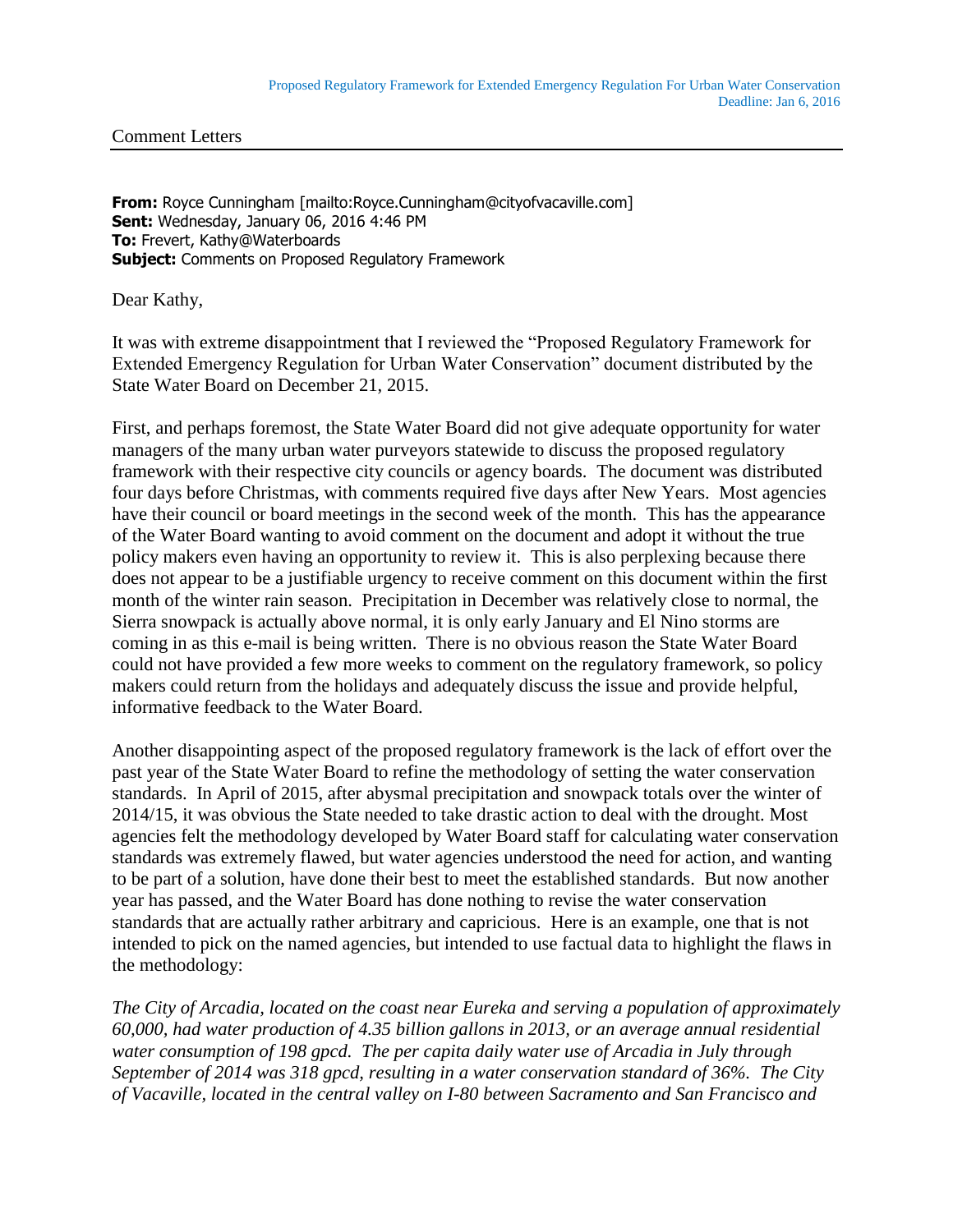## Comment Letters

*serving a population of approximately 92,000, had water production of 4.53 billion gallons in 2013, or an average annual residential water consumption of 135 gpcd. The per capita daily water use of Vacaville in July through September of 2014 was 200 gpcd, resulting in a water conservation standard of 32%.*

*If Arcadia meets their 36% water conservation standard exactly, their annual water use should drop to 2.78 billion gallons, or to an annual average of 127 gpcd. For a coastal community, in a cooler climate, this is still a relatively high per capita use. But Arcadia would meet the standard and not be exposed to potential penalties. For Vacaville to meet their water conservation standard, they would need to reduce total water use to 3.1 billion gallons per year, or an annual average of 92 gpcd. For a community located in the much warmer central valley, this is much more difficult. If Vacaville were to only reduce their consumption to an annual average of 127 gpcd, like Arcadia, they would only have reduced water consumption by 6% from their 2013 usage, and would be subject to penalties.*

*This example highlights the inequities of the water conservation standard methodology. Two cities could end up with the exact same annual average per capita water use, yet they would be treated very differently.* 

There was adequate time from April 2015 to December 2015 for the State Water Board to review the methodology for calculating the water conservation standards, and come up with a reasonable statewide baseline per capita daily usage, one based on human needs, and then allow upward adjustments to take into account variations due to climate, large commercial business water use, and other justifiable reasons for water agencies to use more water than just the necessary lifeline amount for human needs. The current methodology does not create a level playing field for water purveyors, and in many cases pits one against another.

In a previous letter, the City of Vacaville pointed out how in the 1950s the water agencies in Solano County lobbied the federal government for the construction of the Solano Project, which includes the 1.6 million acre-foot Lake Berryessa. Over the past 50 years, the agencies in Solano County have paid the federal government back for the project, through water rates to our customers. Lake Berryessa gives the water agencies over seven years of storage, even during times of drought. At the writing of this e-mail, the City of Vacaville still has three years worth of water stored in Lake Berryessa, even if there is no rainfall during that period. The water agencies in Solano County also have water from the State Water Project, and groundwater from wells, in our water supply portfolios. However, the proposed regulatory framework provides no recognition for the water agencies in Solano County for developing their sustainable water supply portfolios. It is our opinion that the State has unfairly mandated unnecessary, arbitrary, and capricious water conservation standards on the water agencies in Solano County, water conservation standards that result in dramatically reduced water sales revenues, and place the agencies in economic harm. In Fiscal Year 2015/16 the City of Vacaville is projecting a \$2.5 million revenue shortfall in the Water Fund due to the 32% water conservation standard.